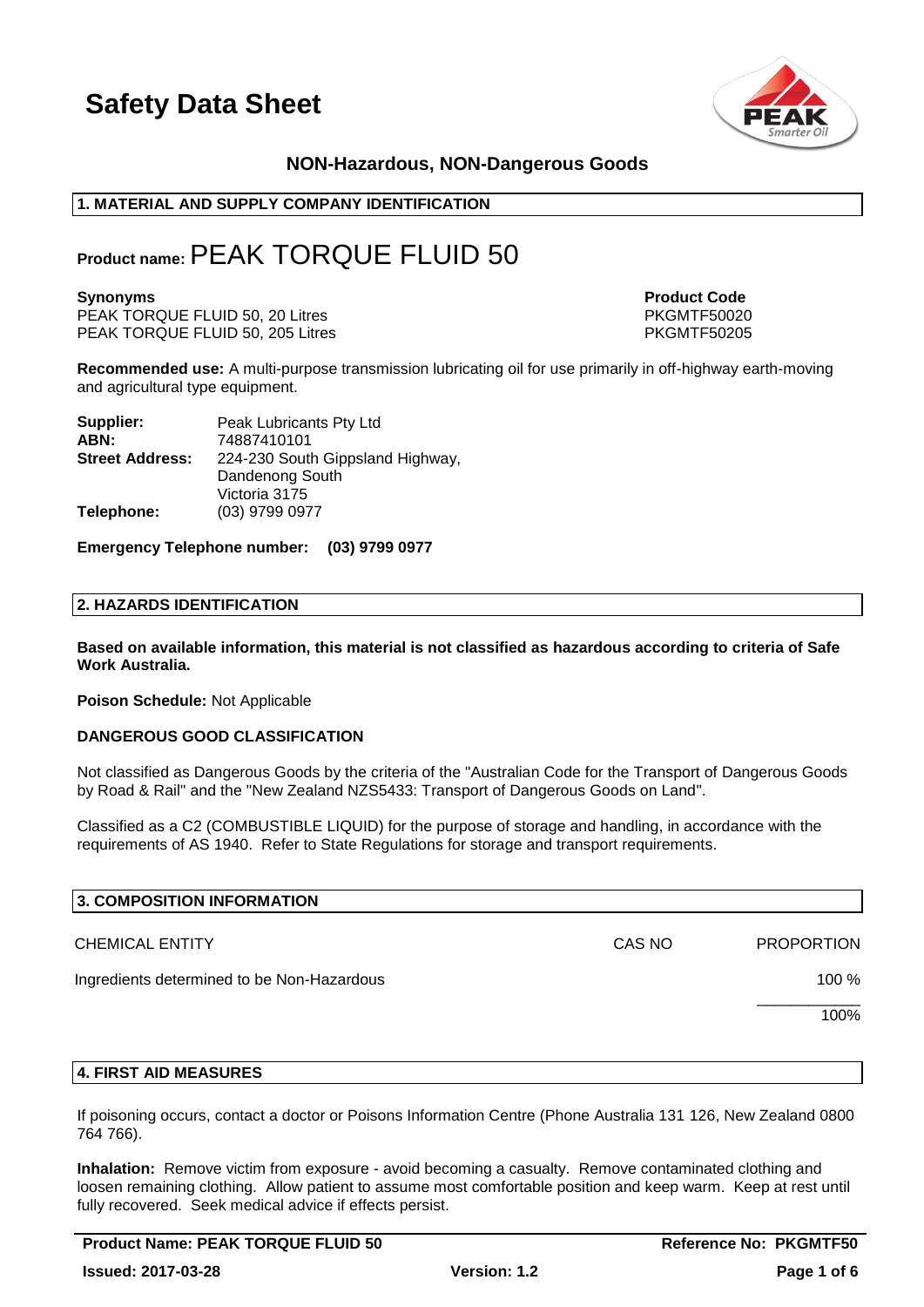

**Skin Contact:** If skin or hair contact occurs, remove contaminated clothing and flush skin and hair with running water. If swelling, redness, blistering or irritation occurs seek medical assistance.

**Eye contact:** If in eyes wash out immediately with water. In all cases of eye contamination it is a sensible precaution to seek medical advice.

**Ingestion:** Rinse mouth with water. If swallowed, do NOT induce vomiting. Give a glass of water to drink. Never give anything by the mouth to an unconscious patient. If vomiting occurs give further water. Seek medical advice.

**PPE for First Aiders:** Wear safety shoes, overalls, safety glasses.

**Notes to physician:** Treat symptomatically.

### **5. FIRE FIGHTING MEASURES**

**Hazchem Code:** Not applicable.

**Suitable extinguishing media:** If material is involved in a fire use water fog (or if unavailable fine water spray), alcohol resistant foam, standard foam, dry agent (carbon dioxide, dry chemical powder).

**Specific hazards:** Combustible liquid.

**Fire fighting further advice:** On burning or decomposing may emit toxic fumes. Fire fighters to wear selfcontained breathing apparatus and suitable protective clothing if risk of exposure to vapour or products of combustion or decomposition.

# **6. ACCIDENTAL RELEASE MEASURES**

### **SMALL SPILLS**

Wear protective equipment to prevent skin and eye contamination. Avoid inhalation of vapours or dust. Wipe up with absorbent (clean rag or paper towels). Collect and seal in properly labelled containers or drums for disposal.

## **LARGE SPILLS**

Clear area of all unprotected personnel. Slippery when spilt. Avoid accidents, clean up immediately. Wear protective equipment to prevent skin and eye contamination and the inhalation of vapours. Work up wind or increase ventilation. Contain - prevent run off into drains and waterways. Use absorbent (soil, sand or other inert material). Collect and seal in properly labelled containers or drums for disposal. If contamination of crops, sewers or waterways has occurred advise local emergency services.

### **Dangerous Goods - Initial Emergency Response Guide No:** Not applicable

### **7. HANDLING AND STORAGE**

**Handling:** Avoid eye contact and repeated or prolonged skin contact. Avoid inhalation of vapour, mist or aerosols.

**Storage:** Store in a cool, dry, well-ventilated place and out of direct sunlight. Store away from foodstuffs. Store away from incompatible materials described in Section 10. Store away from sources of heat and/or ignition. Keep container standing upright. Keep containers closed when not in use - check regularly for leaks.

Classified as a C2 (COMBUSTIBLE LIQUID) for the purpose of storage and handling, in accordance with the requirements of AS 1940. Refer to State Regulations for storage and transport requirements.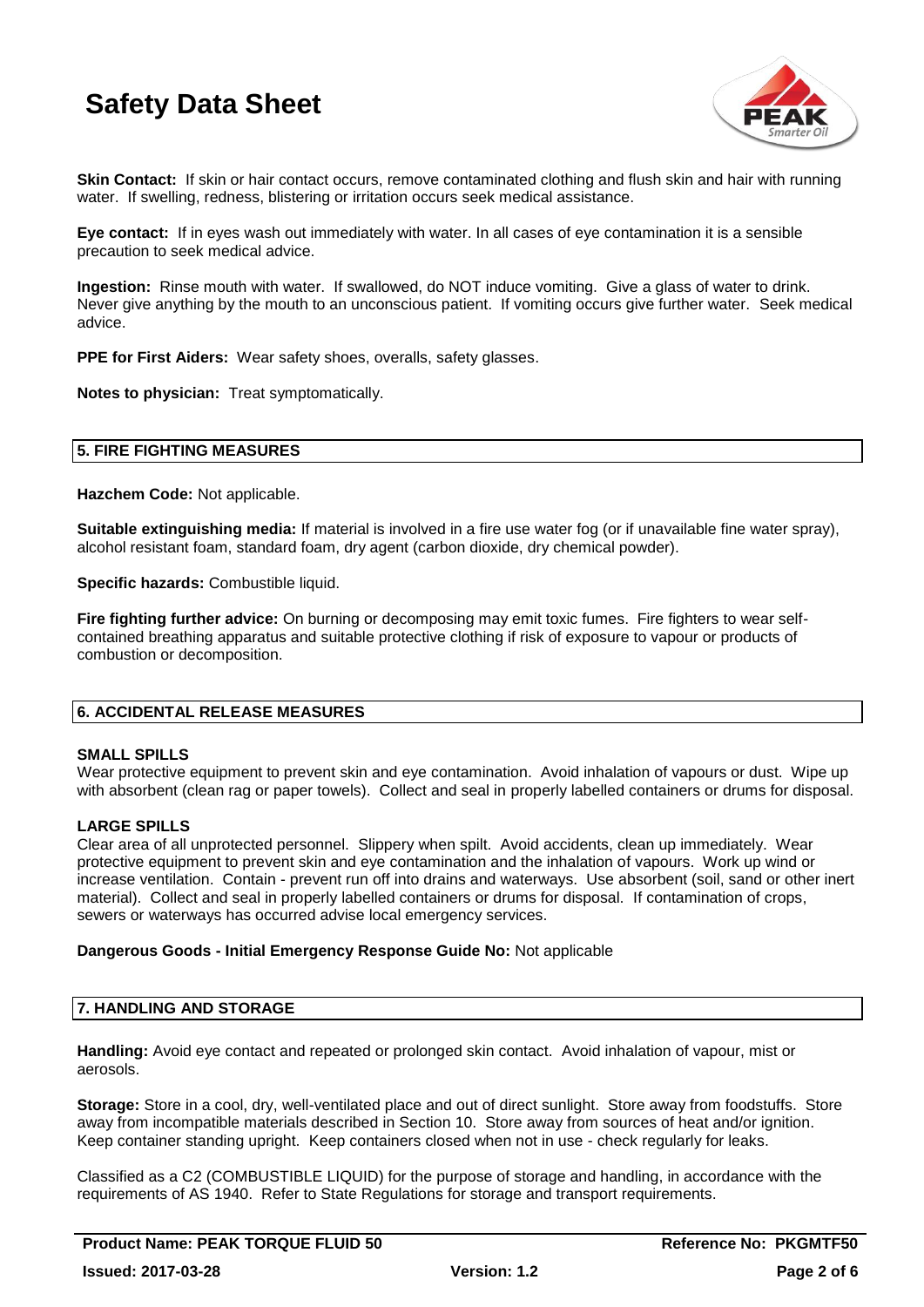

# **8. EXPOSURE CONTROLS / PERSONAL PROTECTION**

**National occupational exposure limits:** No value assigned for this specific material by Safe Work Australia.

**Biological Limit Values:** As per the "National Model Regulations for the Control of Workplace Hazardous Substances (Safe Work Australia)" the ingredients in this material do not have a Biological Limit Allocated.

**Engineering Measures:** Natural ventilation should be adequate under normal use conditions.

**Personal Protection Equipment:** SAFETY SHOES, OVERALLS, SAFETY GLASSES.

Personal protective equipment (PPE) must be suitable for the nature of the work and any hazard associated with the work as identified by the risk assessment conducted.

Wear safety shoes, overalls, safety glasses.

**Hygiene measures:** Keep away from food, drink and animal feeding stuffs. When using do not eat, drink or smoke. Wash hands prior to eating, drinking or smoking. Avoid contact with clothing. Avoid eye contact and repeated or prolonged skin contact. Avoid inhalation of vapour, mist or aerosols. Ensure that eyewash stations and safety showers are close to the workstation location.

### **9. PHYSICAL AND CHEMICAL PROPERTIES**

| <b>Material Family:</b><br>Form:<br>Colour:<br>Odour: | Aliphatic Hydrocarbons<br>Liquid<br>N Av<br>Characterisitc |                          |
|-------------------------------------------------------|------------------------------------------------------------|--------------------------|
| Solubility:                                           |                                                            | N Av                     |
| <b>Specific Gravity:</b>                              |                                                            | N Av                     |
| Density:                                              |                                                            | $0.895 \ @ 15^{\circ}$ C |
| <b>Relative Vapour Density (air=1):</b>               |                                                            | N Av                     |
| Vapour Pressure (20 °C):                              |                                                            | N Av                     |
| Flash Point (°C):                                     |                                                            | >210                     |
| Flammability Limits (%):                              |                                                            | N Av                     |
| <b>Autoignition Temperature (°C):</b>                 |                                                            | N Av                     |
| Melting Point/Range (°C):                             |                                                            | N Av                     |
| <b>Boiling Point/Range (°C):</b>                      |                                                            | N Av                     |
| pH:                                                   |                                                            | N App                    |
| <b>Viscosity:</b>                                     |                                                            | 19.0 cSt @ 100 °C        |

(Typical values only - consult specification sheet)  $N Av = Not available, N App = Not applicable$ 

### **10. STABILITY AND REACTIVITY**

**Chemical stability:** This material is thermally stable when stored and used as directed.

**Conditions to avoid:** Elevated temperatures and sources of ignition.

**Incompatible materials:** Oxidising agents.

**Hazardous decomposition products:** Oxides of carbon and nitrogen, smoke and other toxic fumes.

**Hazardous reactions:** No known hazardous reactions.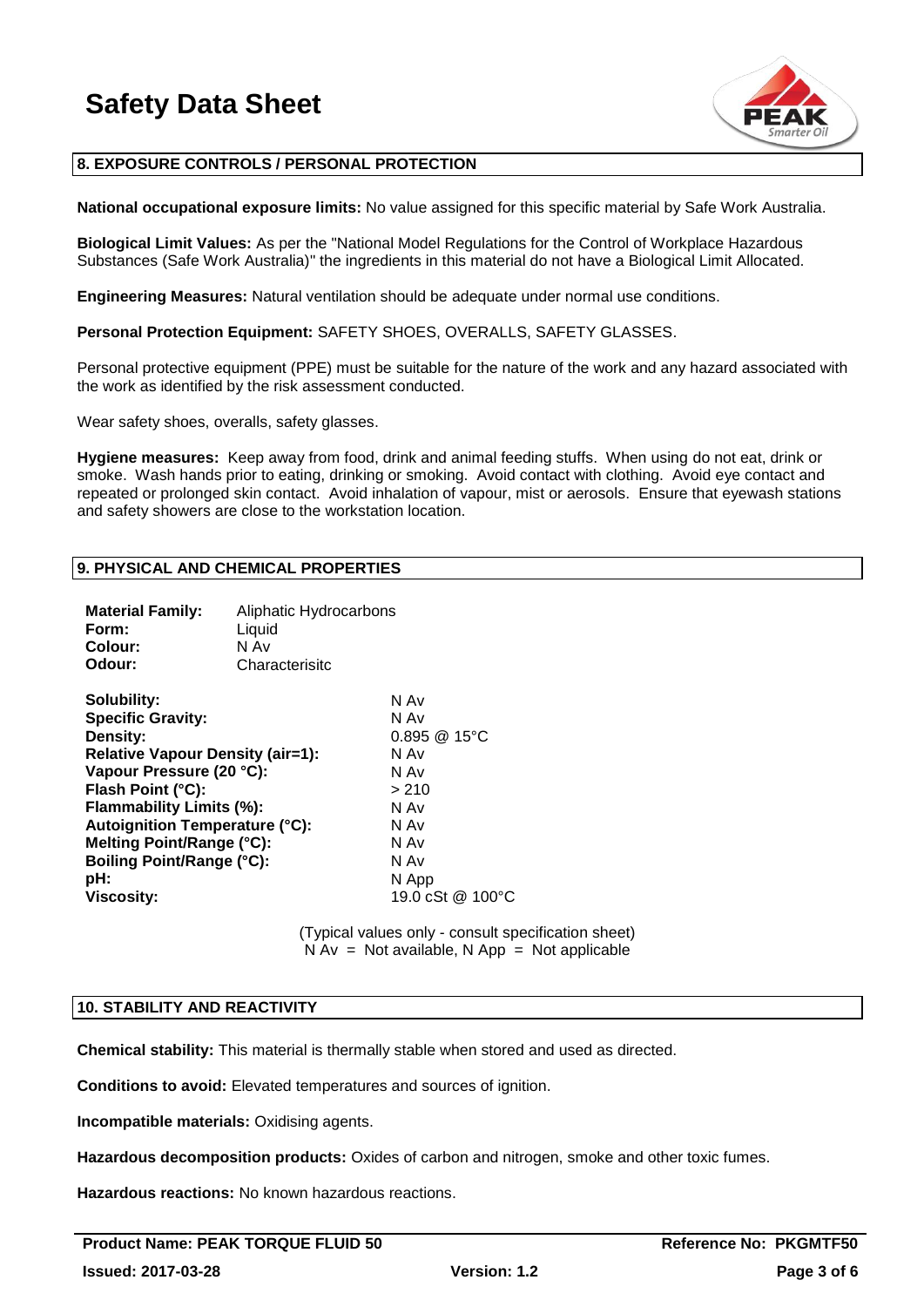

# **11. TOXICOLOGICAL INFORMATION**

No adverse health effects expected if the product is handled in accordance with this Safety Data Sheet and the product label. Symptoms or effects that may arise if the product is mishandled and overexposure occurs are:

### **Acute Effects**

**Inhalation:** Material may be an irritant to mucous membranes and respiratory tract.

**Skin contact:** Contact with skin may result in irritation.

**Ingestion:** Swallowing can result in nausea, vomiting and irritation of the gastrointestinal tract.

**Eye contact:** May be an eye irritant.

### **Acute toxicity**

**Inhalation:** This material has been classified as non-hazardous. Acute toxicity estimate (based on ingredients): LC50 > 20.0 mg/L for vapours or LC50 > 5.0 mg/L for dust and mist or LC50 > 20,000 ppm for gas

**Skin contact:** This material has been classified as non-hazardous. Acute toxicity estimate (based on ingredients): >2,000 mg/Kg bw

**Ingestion:** This material has been classified as non-hazardous. Acute toxicity estimate (based on ingredients): >2,000 mg/Kg bw

**Corrosion/Irritancy:** Eye: this material has been classified as not corrosive or irritating to eyes. Skin: this material has been classified as not corrosive or irritating to skin.

**Sensitisation:** Inhalation: this material has been classified as not a respiratory sensitiser. Skin: this material has been classified as not a skin sensitiser.

**Aspiration hazard:** This material has been classified as non-hazardous.

**Specific target organ toxicity (single exposure):** This material has been classified as non-hazardous.

### **Chronic Toxicity**

**Mutagenicity:** This material has been classified as non-hazardous.

**Carcinogenicity:** This material has been classified as non-hazardous.

**Reproductive toxicity (including via lactation):** This material has been classified as non-hazardous.

**Specific target organ toxicity (repeat exposure):** This material has been classified as non-hazardous.

# **12. ECOLOGICAL INFORMATION**

Avoid contaminating waterways.

**Acute aquatic hazard:** This material has been classified as non-hazardous. Acute toxicity estimate (based on ingredients): >100 mg/L

**Long-term aquatic hazard:** This material has been classified as non-hazardous. Non-rapidly or rapidly degradable substance for which there are adequate chronic toxicity data available OR in the absence of chronic toxicity data, Acute toxicity estimate (based on ingredients): >100 mg/L, where the substance is not rapidly degradable and/or BCF  $<$  500 and/or log K<sub>ow</sub>  $<$  4.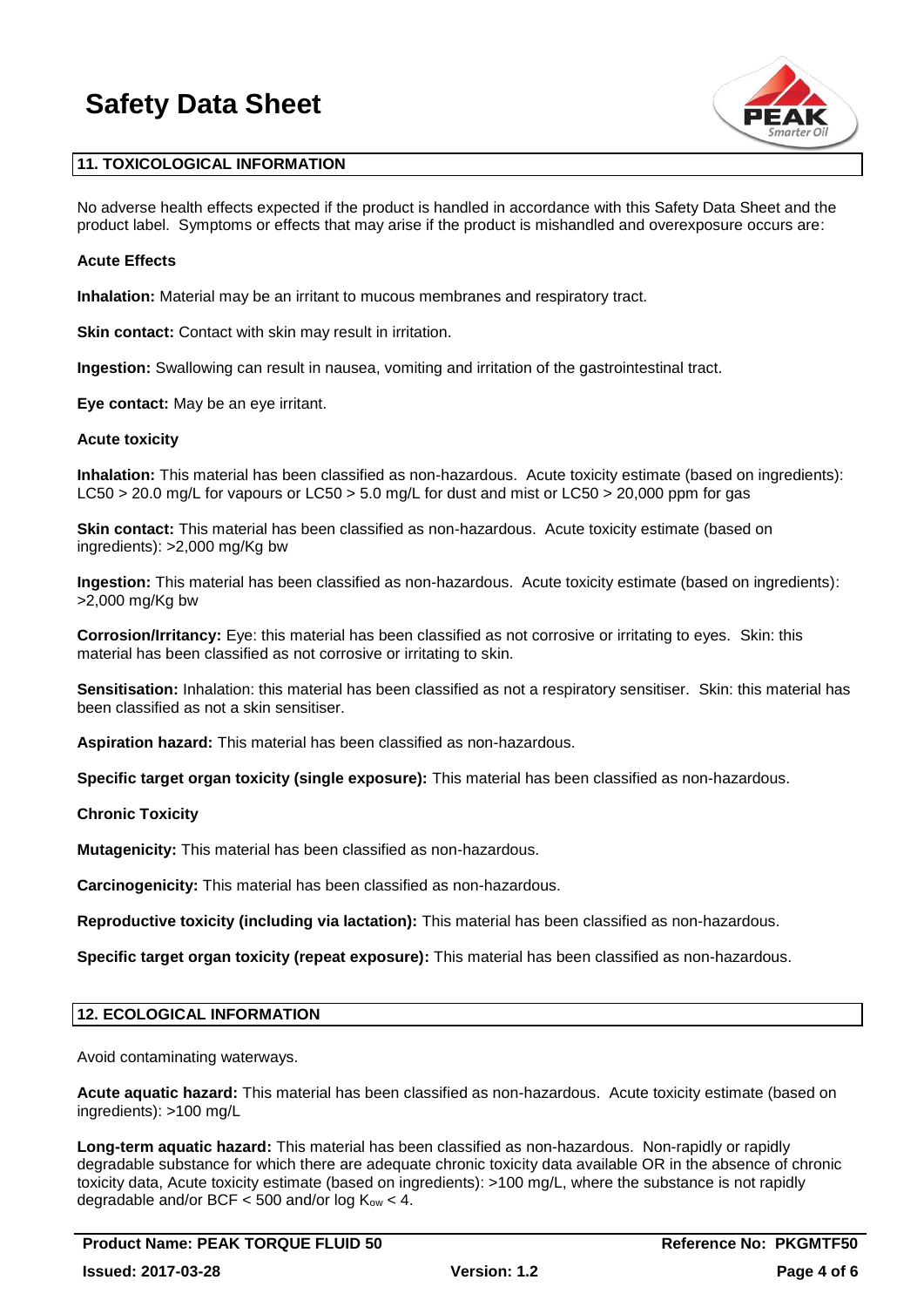

**Ecotoxicity:** No information available.

**Persistence and degradability:** No information available.

**Bioaccumulative potential:** No information available.

**Mobility:** No information available.

# **13. DISPOSAL CONSIDERATIONS**

Persons conducting disposal, recycling or reclamation activities should ensure that appropriate personal protection equipment is used, see "Section 8. Exposure Controls and Personal Protection" of this SDS.

If possible material and its container should be recycled. If material or container cannot be recycled, dispose in accordance with local, regional, national and international Regulations.

### **14. TRANSPORT INFORMATION**

### **ROAD AND RAIL TRANSPORT**

Not classified as Dangerous Goods by the criteria of the "Australian Code for the Transport of Dangerous Goods by Road & Rail" and the "New Zealand NZS5433: Transport of Dangerous Goods on Land".

### **MARINE TRANSPORT**

Not classified as Dangerous Goods by the criteria of the International Maritime Dangerous Goods Code (IMDG Code) for transport by sea.

### **AIR TRANSPORT**

Not classified as Dangerous Goods by the criteria of the International Air Transport Association (IATA) Dangerous Goods Regulations for transport by air.

# **15. REGULATORY INFORMATION**

## **This material is not subject to the following international agreements:**

Montreal Protocol (Ozone depleting substances) The Stockholm Convention (Persistent Organic Pollutants) The Rotterdam Convention (Prior Informed Consent) Basel Convention (Hazardous Waste) International Convention for the Prevention of Pollution from Ships (MARPOL)

## **This material/constituent(s) is covered by the following requirements:**

• All components of this product are listed on or exempt from the Australian Inventory of Chemical Substances (AICS).

• All components of this product are listed on or exempt from the New Zealand Inventory of Chemical (NZIoC).

## **16. OTHER INFORMATION**

Reason for issue: Minor Text Changes

This information was prepared in good faith from the best information available at the time of issue. It is based on the present level of research and to this extent we believe it is accurate. However, no guarantee of accuracy is made or implied and since conditions of use are beyond our control, all information relevant to usage is offered without warranty. The manufacturer will not be held responsible for any unauthorised use of this information or for any modified or altered versions.